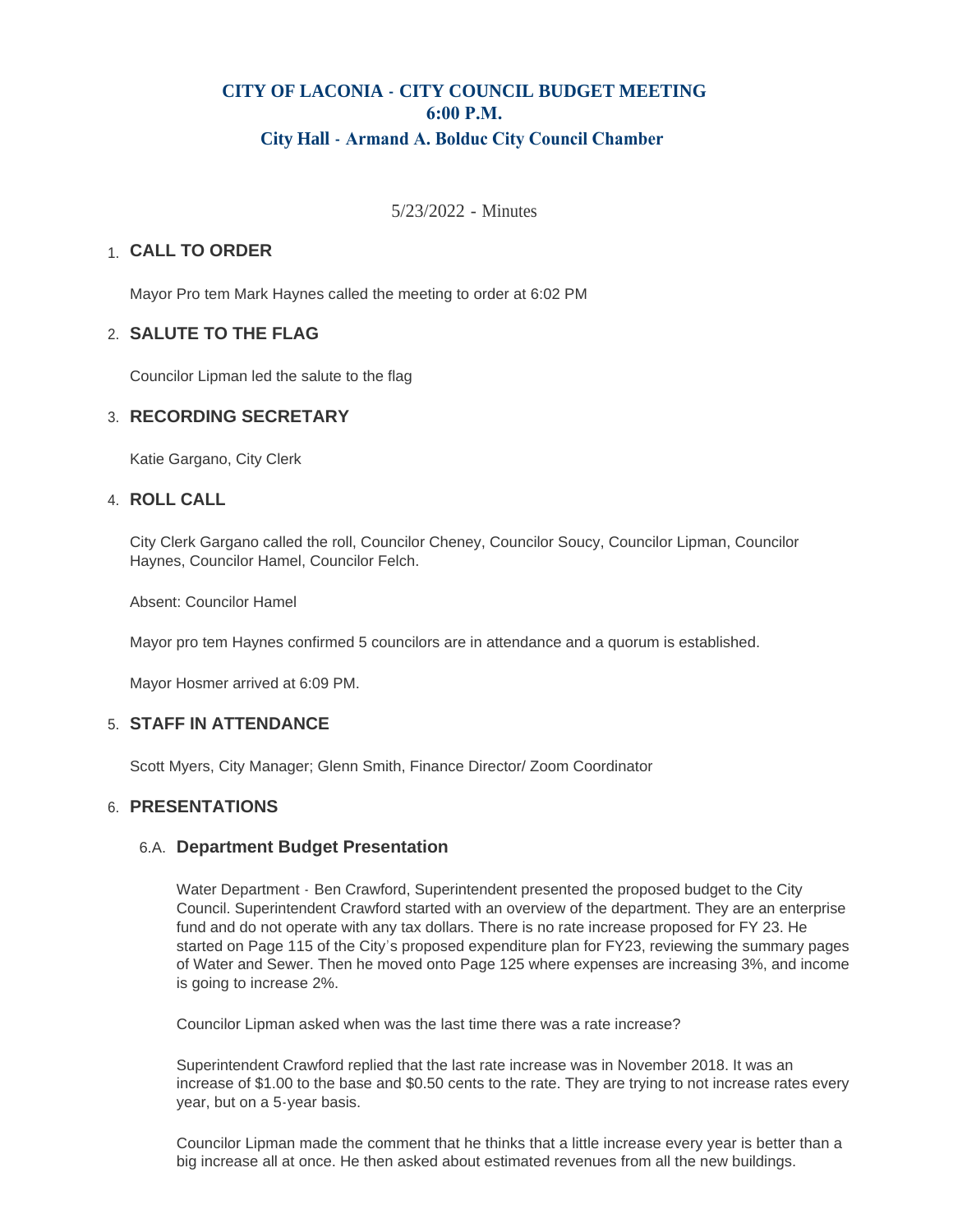Superintendent Crawford replied that the overall usage in the units is hard to estimate because of all the water saving fixtures being installed, but the base rates they can estimate accurately. The Water Department will be keeping 6 months of operating expenses in a retained account that equates to

 \$1-\$1.2 million dollars. Page 127 shows salaries with a 3% cost of living expense increase. Page 128 shows distribution expenses. There is a 2% increase in total expenses in the budget.

Councilor Lipman asked about their way of billing and if they've looked into paperless billing.

big increase all at once. He then asked about estimated revenues from all the new buildings.

Superintendent Crawford replied that they are looking at options for ways to get credit cards in-house and hiring an outside firm. They have not looked into paperless billing options but he will bring it up to the Water Commission soon.

Councilor Soucy said that he sits on the Water Commission and they are looking at getting software similar to the City Clerk's office to have residents be able to pay their bills online.

Superintendent Crawford went to Page 140 which presents the proposed Capital Projects which includes: Summer St Relay (Union to Highland St), Franklin St (Fairmont to School), and Bowman St (Clay to Academy). Councilor Lipman commented that he does not see the billing system included in their list of Capital Projects. Superintendent Crawford replied that he is correct, they are just starting the discussion.

Councilor Lipman commended Superintendent Crawford for doing a great job. The Water Department provides great water and has great rates for the water customers.

Councilor Soucy also commended Superintendent Crawford for doing a great job. He asked where do we stand compared to other cities on what we charge our rate payers for water?

Superintendent Crawford responded that he hasn't seen a full study since 2016. Laconia was in 12<sup>th</sup> place in the State in 2016, and he would think that in the last few years Laconia is still in the top 20% of the lowest rates in the State.

Councilor Soucy brought up the Milfoil expenses, and asked Superintendent Crawford to explain the process. Superintendent Crawford explained that the Water Department puts in their recommendations on where they should treat Milfoil and how much they should treat. The State tests the water each year to see how the chemicals they put in are working against the Milfoil. Typically, they do two sections of treatments and at different times, one in the spring and one in the fall, to space them out.

Manager Myers mentioned there is another way of testing which involves sending a diver down near the intake to conduct suction harvesting. The City always puts water quality safety at the forefront of all of their decisions.

Councilor Soucy mentioned that residents in the Turner Way area have come to the Water Department asking about expansion. The Water Department has estimated that project to cost about \$6 million dollars to bring water up to that area.

Councilor Haynes told Superintendent Crawford said that there has been nothing but good things being said to him from the Ward 4 residents about the Water Department.

Mayor Hosmer asked about the opportunity for the Water Department to provide bottled water as an additional source of revenue. Superintendent Crawford said they would have to go through the State to become a bulk water distributor. They have thought about becoming a source for people looking to fill their pools or to fill their trucks to bring a work site. They haven't thought about small bottles like the Mayor mentioned, but they have thought about it on a smaller scale.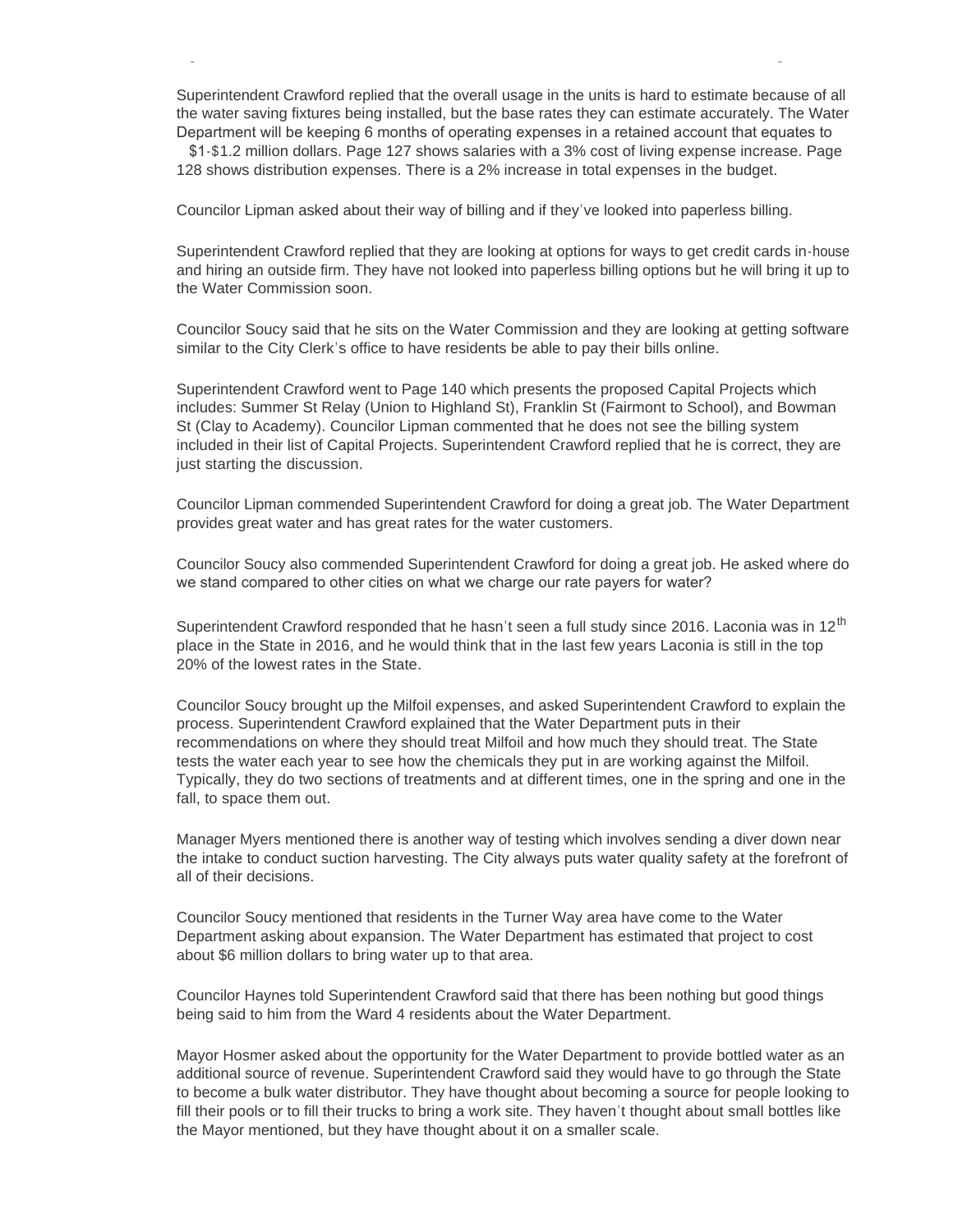Councilor Cheney wanted to reiterate what Councilor Soucy said about the \$6 million dollar project for a buildout in the northwest portion of the City. There is potential for additional revenue for the City.

The Mayor and Council thanked Superintendent Crawford for his presentation.

## **Department Budget Presentation** 6.B.

Laconia Public Library - Randy Brough, Library Director

Director Brough and Library Chair John Moriarty presented the Library budget.

Chairman Moriarty began by thanking Manager Myers for all the work he has done for the City over the years, and commented that the best replacement for the City is to create a clone of Manager Myers.

Chairman Moriarty stated that there are 243 public libraries in the State of New Hampshire. Laconia Public Library was one of two in the State that remained open during Covid, and while they closed the inside of the Library to the public, the staff still conducted curbside pickup and other activities to keep the public safe and give them something to do while they were stuck at home. The Library Program numbers did go to near zero during the pandemic minus the online component they added, and they hadn't fully bounced back until November of 2021. He is very happy to announce that all of the Library's numbers are up, in both circulation and program numbers, and are higher than they were 2 years ago prior to the pandemic.

Chairman Moriarty stated that he doesn't think that there are any surprises in the budget. Manager Myers did tweak a few items from the Department's request and his recommendations are shown in the proposed expenditure plan for FY 2023. He thinks that the Library can live with all of the changes that the Manager made. The Library Board of Trustees gave Director Brough specific instructions to defer anything that could be deferred in the budget. The Library is looking forward to continuing to be in full operation as they are now.

The Library Board of Trustees asked Chairman Moriarty to ask the Council to amend their proposed budget to add \$30,000 for a part time security guard to be in the Library from November to March each year. The Library Board of Trustees has some concerns over the experiences the patrons are having when they visit the Library, particularly during the colder months of the year. They are trying to manage the people who are legitimately there to use the library for its intended purpose versus the people who are there mainly to use their plumbing and for its heat. The Library staff is doing a very good job walking the tightrope on what the mission of the Library is, and it is not a shelter. He knows there are going to be some conversations about this over the next few months with the Laconia Police Department regarding how to handle this situation.

Councilor Lipman stated that he understands the concerns he is raising but he would like to get a legal opinion before considering something like this request that could potentially put the City in the litigation position. He would like to see some parameters put in place before they would consider something like this.

Chairman Moriarty wanted to make the Council aware that in the past year there have been 76 responses from Police Department, and 11 medical responses from the Fire Department. He is not aware of what type of medical responses. But he thinks it is safe to say that an overdose is not keeping within the limits of the Library's mission. Regarding loitering now in the day of smart phones, if someone is connected to the Library's Wi-Fi then they are no longer loitering. They are then using the Library for its legitimate purpose. And there are concerns about how the Library is supposed to navigate those waters. These are some challenges that all public libraries face in regard to guests at the library versus loitering.

Councilor Lipman has some concerns about how this is being approached. He understands that the Library is not a shelter and to have a patron that is not acting with respect and decorum is a different